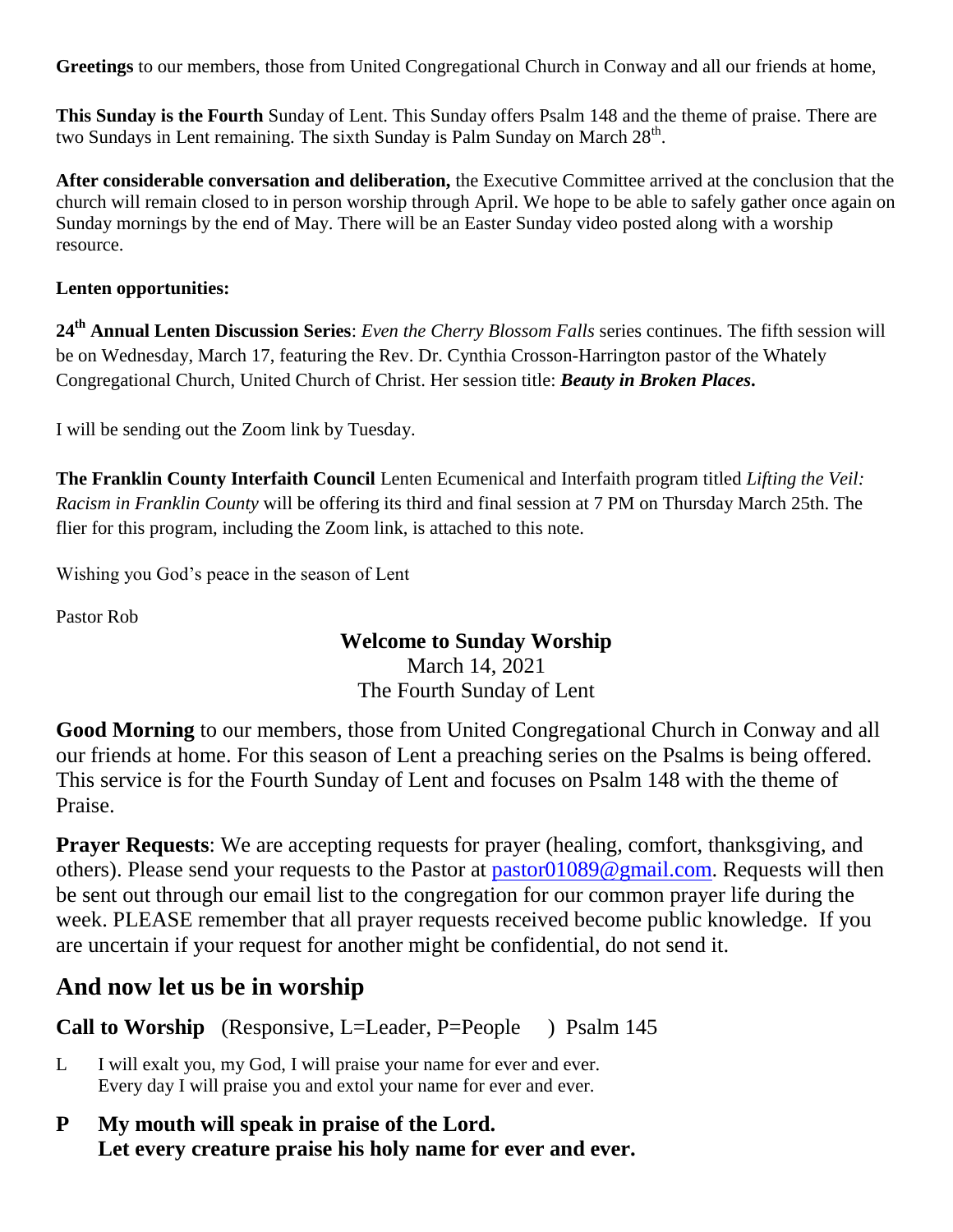## **Morning Unison Prayer & the Lord's Prayer Based on Psalm 8**

O Lord, how majestic is your name in all the earth! When I look at your heavens, the work of your fingers, the moon, and the stars that you have established; what are human beings that you are mindful of us, that you care for us? In your wisdom you have made us a little lower than yourself and have crowned us with glory and honor. In your wisdom, you have given us dominion over the works of your hands and set us as stewards of your creation. O Lord, our God, how majestic is your name in all the earth! We praise your holy name even as we offer this prayer that Christ did teach, saying…*Our Father, who art in heaven, hallowed be thy name. Thy kingdom come, thy will be done, on earth as it is in heaven. Give us this day our daily bread and forgive us our debts as we forgive our debtors. And lead us not into temptation but deliver us from evil. For thine is the kingdom and the power and the glory forever. Amen.*

# **Prayers of the People**

Our prayers this morning are all about praise. The first section is based on the  $38<sup>th</sup>$ chapter of the Book of Job where God speaks to Job about his place in the creation. The second section praises God in a more personal way for the blessings received by God's loving hand. Let us be in prayer.

Praise be to you O God, who laid the foundation of the earth. Who determined its measurements and laid its cornerstone. Praise be to you, O God, who shut in the sea and prescribed bounds for it. Who set the bars and the doors and said, *Thus, you shall you come, and no farther, and here shall your proud waves be stayed.* Praise to you, O God, who commanded the morning since creation's days began. Who caused the dawn to know its place, that it might take hold of the skirts of the earth. Praise to you, O God, who enters the storehouses of the snow and hail. Who has reserved the time for torrents of rain, the scattering of the east wind, the heat of the sun. Praise to you, O God, by whose wisdom the hawk soars and the eagle mounts up on it wings. Praise to you, God, who creates men, and women, in your own image, and places before us the ways of life and the ways of death. Who has sent prophets and teachers, priests, and pastors, all manner of those who you call to speak your word, instruct on your will and your way, so that we, O God, may be your hands, and your feet, to further our love for you, and our love of your creation. Praise to you, O God. Who in the fullness of time sent your only son. That through him, we may know of your love. Who, in the love of your son, showered us all with the gifts of your Holy Spirit. Praise be to you, O God, lover of my soul, cool respite in the heat of life,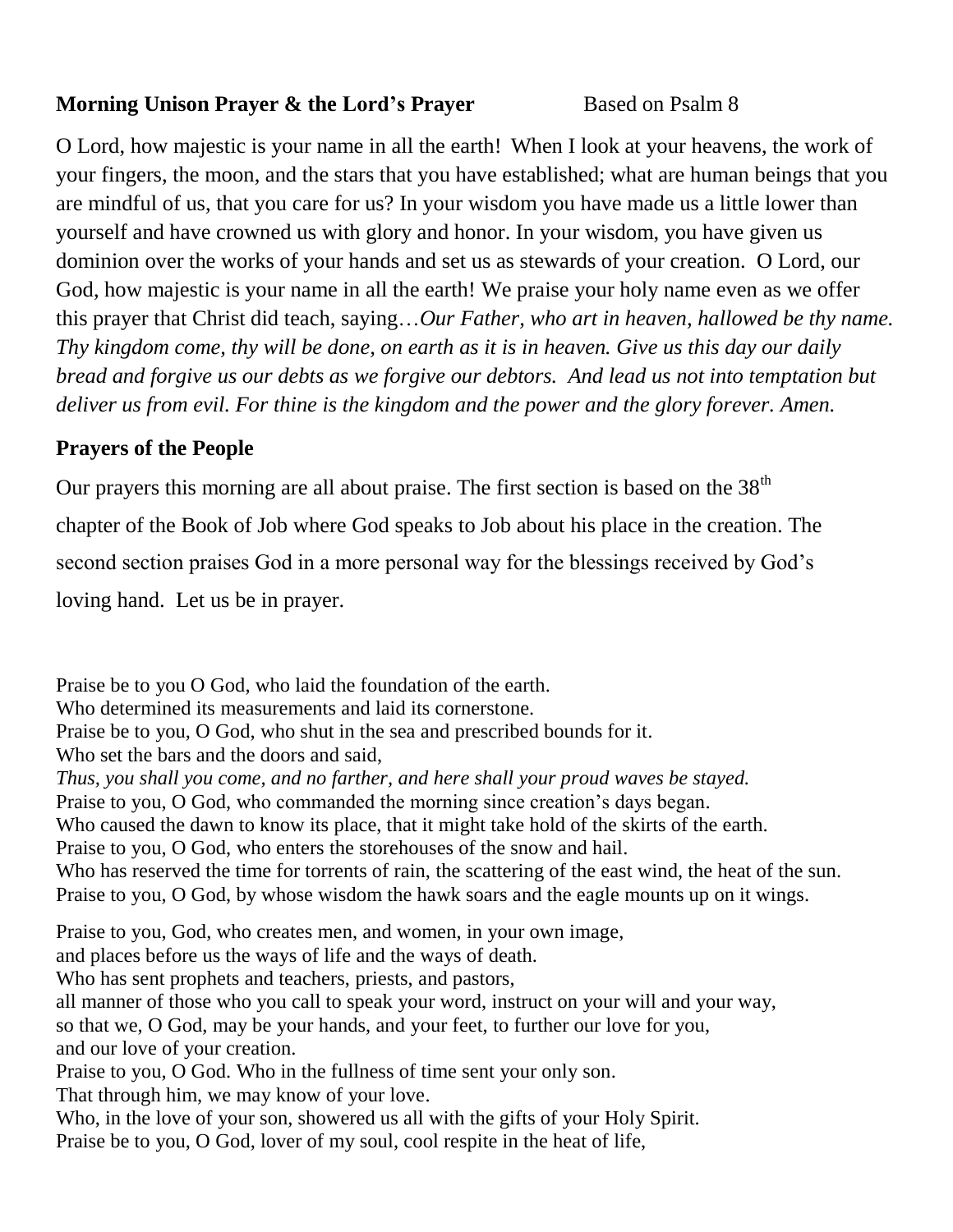crisp, clear depth of peace, in the relentless pain of life, Praise be to you, O God, who makes me glad at each sound of new life. Who brings tears of joy to my tired eyes, and brings laughter from my worn and weary heart. Praise to you. O God, for you know me, since you first gave me my being, and you know my voice for all the prayers I have spoken, and sighed, shouted, and cried, and you hear all my prayers this day. (Personal prayer and meditation) Praise to you O God, my truth, my light, and my way. Amen.

## **Scripture Reading:** Psalm 148

The Book of Psalms is often combined with other devotional material, such as a liturgical calendar and daily prayers. When this is done, the book is called a Psalter. One of the oldest is called the *Bog Psalter* because it was discovered in a peat bog in Ireland in 2006. *The Bog Psalter* is the second oldest in existence, having been written around 800 AD. Like all the early Psalters, the Bog Psalter was written in Latin, contains certain sections beautifully illustrated and includes all 22 Psalms of Praise.

During this season of Lent, readings from the Book of Psalms will illustrate the themes for each of the Sundays. Our Theme for the Fourth Sunday of Lent is Praise

> Praise the LORD! Praise the LORD from the heavens; praise him in the heights!  $2$  Praise him, all his angels; praise him, all his host! <sup>3</sup> Praise him, sun and moon; praise him, all you shining stars! <sup>4</sup> Praise him, you highest heavens, and you waters above the heavens! <sup>5</sup>Let them praise the name of the LORD, for he commanded and they were created. <sup>6</sup>He established them forever and ever; he fixed their bounds, which cannot be passed. $\frac{a}{a}$ <sup>7</sup> Praise the LORD from the earth, you sea monsters and all deeps,  $\frac{8}{3}$  fire and hail, snow and frost, stormy wind fulfilling his command! <sup>9</sup> Mountains and all hills, fruit trees and all cedars! <sup>10</sup> Wild animals and all cattle, creeping things and flying birds!  $^{11}$  Kings of the earth and all peoples, princes and all rulers of the earth!  $^{12}$  Young men and women alike, old and young together! <sup>13</sup> Let them praise the name of the LORD, for his name alone is exalted; his glory is above earth and heaven.